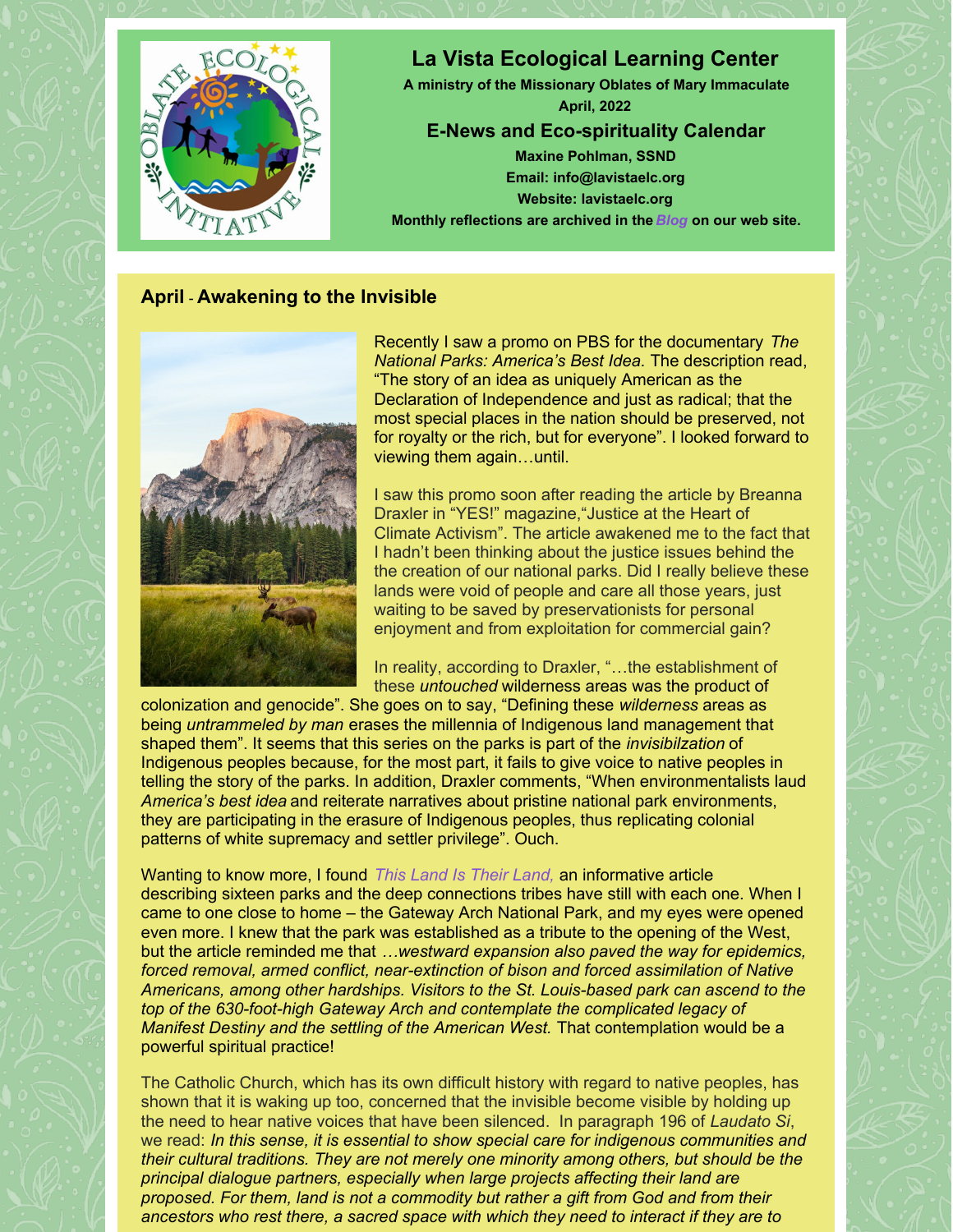*maintain their identity and values. When they remain on their land, they themselves care for it best...*

Maybe I will still watch the National Parks documentary and enjoy the stunning beauty; however, I will watch with a broadened vision and increased motivation to challenge my perspective on *America's Best Idea.* I will also be watchful for the many others who have been invisibilized in our world.

Photo: Thanks to Johannes Andersson in Unsplash

#### **April 12 Workday in the Oblates' Preserve 9:00 am – 11:30**

March's workday boosted my spirits and made a big difference to the Preserve, too! Nine volunteers, including 3 from the National Great Rivers Research and Education Center's Strike Team, removed honeysuckle and cut down tree of heaven and golden raintree. Thanks to each one for a great day. In addition, students from SIUE's Newman community worked in the Pollinator Garden, readying it for restoration. Many thanks to them, too. It was a great day to be on the land, and we all enjoyed it. If you want to join us, please let me know – 618-466-5004.

# **April 17 Easter Sunday**

I clearly recall many years ago when I learned that the date for Easter is the first Sunday after the first full moon after the Spring Equinox. What a mouthful and how appropriate, uniting feast day with cosmos! In spring, all Earth proclaims our intuition that life is changed, not ended. Poet Gerard Manley Hopkins combines feast and Earth in a lovely



poem. Let this stanza accompany your Easter meditation:

*Gather gladness from the skies; Take a lesson from the ground; Flowers do ope their heavenward eyes And a Spring-time joy have found; Earth throws Winter's robes away, Decks herself for Easter Day.*

## **April 22 Earth Day - Invest In Our Planet**

What a motivating theme for 2022! The Earth Day web site expands the theme with three headings that read to me like a litany, providing food for action and reflection:

> **Invest in Our Planet…and Build a Prosperous and Equitable Future** *There's a way to do it better – find it. - Thomas Edison*

**Invest in Our Planet…and Build Healthy Cities, Countries, and Economies** *The secret of change is to focus all of your energy not on fighting the old, but on*